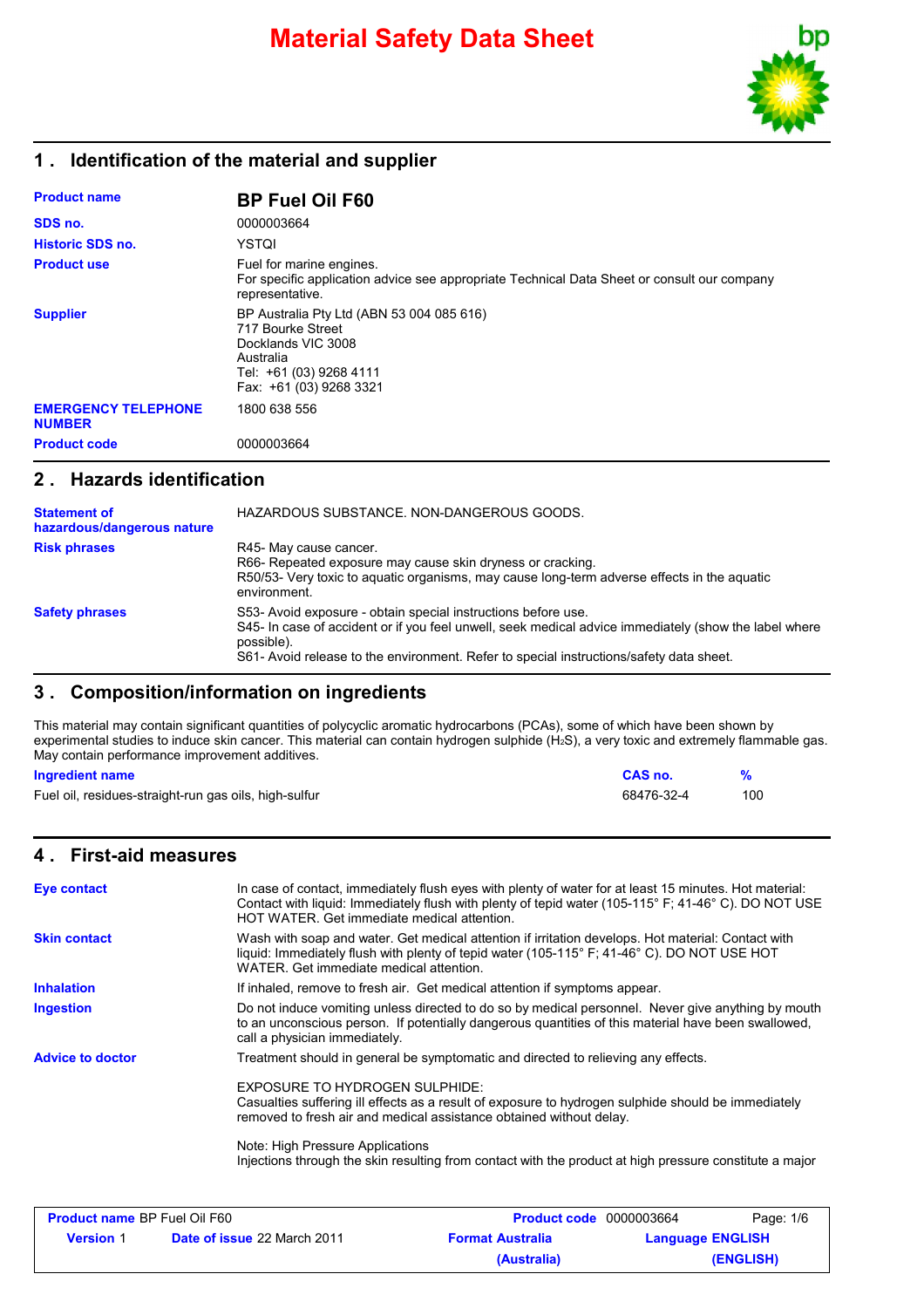medical emergency. Injuries may not appear serious at first but within a few hours tissue becomes swollen, discoloured and extremely painful with extensive subcutaneous necrosis. Surgical exploration should be undertaken without delay. Thorough and extensive debridement of the wound and underlying tissue is necessary to minimise tissue loss and prevent or limit permanent damage. Note that high pressure may force the product considerable distances along tissue planes.

# **5 . Fire-fighting measures**

| <b>Extinguishing media</b>                        |                                                                                                                                                                                                                                                                                              |
|---------------------------------------------------|----------------------------------------------------------------------------------------------------------------------------------------------------------------------------------------------------------------------------------------------------------------------------------------------|
| <b>Suitable</b>                                   | Use foam or all-purpose dry chemical to extinguish. This material is harmful to aquatic organisms.<br>Fire water contaminated with this material must be contained and prevented from being discharged to<br>any waterway, sewer or drain.                                                   |
| <b>Not suitable</b>                               | Do not use water jet. Under no circumstances should water be allowed to contact hot product because<br>of the danger of boil-over.                                                                                                                                                           |
| <b>Hazardous decomposition</b><br><b>products</b> | Decomposition products may include the following materials:<br>carbon dioxide<br>carbon monoxide<br>sulfur oxides<br>Hydrogen Sulphide (H2S)                                                                                                                                                 |
| <b>Unusual fire/explosion</b><br>hazards          | Avoid spraying directly into storage containers because of the danger of boil-over. Boil-over is the<br>rapid increase in volume caused by the presence of water in hot product and the subsequent overflow<br>from a tank.                                                                  |
|                                                   | Vapours may form explosive mixtures with air. Vapours are heavier than air and may spread along<br>floors. Vapours may accumulate in low or confined areas or travel a considerable distance to a source<br>of ignition and flash back. Runoff to sewer may create fire or explosion hazard. |
| <b>Special fire-fighting</b><br>procedures        | None identified.                                                                                                                                                                                                                                                                             |
| <b>Protection of fire-fighters</b>                | Fire-fighters should wear positive pressure self-contained breathing apparatus (SCBA) and full turnout<br>gear.                                                                                                                                                                              |

#### **6 . Accidental release measures**

| <b>Personal precautions</b>      | No action shall be taken involving any personal risk or without suitable training. Evacuate surrounding<br>areas. Keep unnecessary and unprotected personnel from entering. Do not touch or walk through<br>spilt material. Shut off all ignition sources. No flares, smoking or flames in hazard area. Avoid<br>breathing vapour or mist. Provide adequate ventilation. Wear appropriate respirator when ventilation<br>is inadequate. Put on appropriate personal protective equipment (see Section 8).                                                                                                                                                                                                                                                                                          |
|----------------------------------|----------------------------------------------------------------------------------------------------------------------------------------------------------------------------------------------------------------------------------------------------------------------------------------------------------------------------------------------------------------------------------------------------------------------------------------------------------------------------------------------------------------------------------------------------------------------------------------------------------------------------------------------------------------------------------------------------------------------------------------------------------------------------------------------------|
| <b>Environmental precautions</b> | Avoid dispersal of spilt material and runoff and contact with soil, waterways, drains and sewers. Inform<br>the relevant authorities if the product has caused environmental pollution (sewers, waterways, soil or<br>air). Water polluting material.                                                                                                                                                                                                                                                                                                                                                                                                                                                                                                                                              |
| Large spill                      | Stop leak if without risk. Eliminate all ignition sources. Move containers from spill area. Approach the<br>release from upwind. Prevent entry into sewers, water courses, basements or confined areas. Wash<br>spillages into an effluent treatment plant or proceed as follows. Contain and collect spillage with non-<br>combustible, absorbent material e.g. sand, earth, vermiculite or diatomaceous earth and place in<br>container for disposal according to local regulations (see section 13). Use spark-proof tools and<br>explosion-proof equipment. Dispose of via a licensed waste disposal contractor. Contaminated<br>absorbent material may pose the same hazard as the spilt product. Note: see section 1 for emergency<br>contact information and section 13 for waste disposal. |
| <b>Small spill</b>               | Stop leak if without risk. Eliminate all ignition sources. Move containers from spill area. Dilute with<br>water and mop up if water-soluble or absorb with an inert dry material and place in an appropriate<br>waste disposal container. Use spark-proof tools and explosion-proof equipment. Dispose of via a<br>licensed waste disposal contractor.                                                                                                                                                                                                                                                                                                                                                                                                                                            |

#### **Handling and storage 7 .**

| <b>Handling</b>                     | Wash thoroughly after handling.                         | Avoid contact with skin and clothing. Avoid prolonged or repeated contact with skin. Avoid breathing<br>vapours, spray or mists. Avoid contact of spilt material and runoff with soil and surface waterways.                                                                                                                                                                                                                                                                                       |                         |           |
|-------------------------------------|---------------------------------------------------------|----------------------------------------------------------------------------------------------------------------------------------------------------------------------------------------------------------------------------------------------------------------------------------------------------------------------------------------------------------------------------------------------------------------------------------------------------------------------------------------------------|-------------------------|-----------|
|                                     | noticed, medical advice should be sought without delay. | Regular periodic self inspection of the skin is recommended, especially those areas subject to<br>contamination. In the event of any localised changes in appearance or texture of the skin being                                                                                                                                                                                                                                                                                                  |                         |           |
| <b>Storage</b>                      |                                                         | Keep container tightly closed. Keep container in a cool, well-ventilated area.                                                                                                                                                                                                                                                                                                                                                                                                                     |                         |           |
|                                     | sampling from storage tanks.                            | Light hydrocarbon vapours can build up in the headspace of tanks. These can cause<br>flammability/explosion hazards even at temperatures below the normal flash point (note: flash point<br>must not be regarded as a reliable indicator of the potential flammability of vapour in tank<br>headspaces). Tank headspaces should always be regarded as potentially flammable and care should<br>be taken to avoid static electrical discharge and all ignition sources during filling, ullaging and |                         |           |
|                                     |                                                         | Sulphur compounds in this material may decompose when heated to release hydrogen sulphide gas<br>which may accumulate to potentially lethal concentrations in enclosed air spaces. Vapor                                                                                                                                                                                                                                                                                                           |                         |           |
| <b>Product name BP Fuel Oil F60</b> |                                                         | <b>Product code</b> 0000003664                                                                                                                                                                                                                                                                                                                                                                                                                                                                     |                         | Page: 2/6 |
|                                     |                                                         |                                                                                                                                                                                                                                                                                                                                                                                                                                                                                                    |                         |           |
| <b>Version</b> 1                    | <b>Date of issue 22 March 2011</b>                      | <b>Format Australia</b>                                                                                                                                                                                                                                                                                                                                                                                                                                                                            | <b>Language ENGLISH</b> |           |

**(Australia) (ENGLISH)**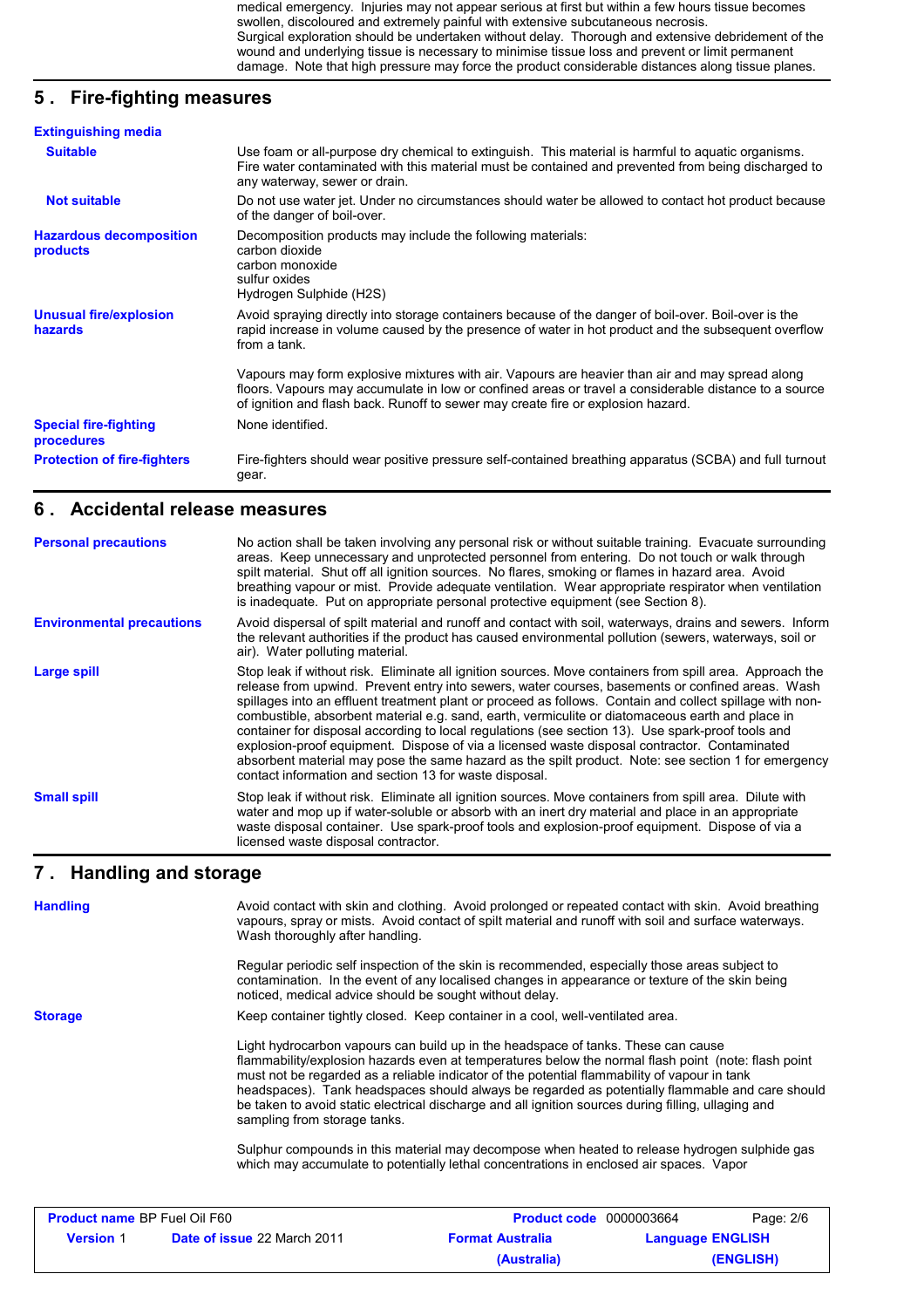concentrations of hydrogen sulphide above 50 ppm, or prolonged exposure at lower concentrations, may saturate human odor perceptions so that the smell of gas may not be apparent. Exposure to concentrations of hydrogen sulphide vapor above 500 ppm may cause rapid death. Do not rely on the sense of smell to detect hydrogen sulphide. Vapours containing hydrogen sulphide may accumulate during storage or transport and may also be vented during filling of tanks. Hydrogen sulphide has a typical "bad egg" smell but at high concentrations the sense of smell is rapidly lost, therefore do not rely on sense of smell for detecting hydrogen sulphide. Use specially designed measuring instruments for determining its concentration.

**Combustibility Classification** Combustible liquid Class C1 (AS 1940).

#### **8 . Exposure controls/personal protection**

| <b>Ingredient name</b>                                        | <b>Occupational exposure limits</b>                                                                                                                                                                                                                                                                                                                                                                                                                                                                                                                                                                                                                                                                                                                                 |  |  |
|---------------------------------------------------------------|---------------------------------------------------------------------------------------------------------------------------------------------------------------------------------------------------------------------------------------------------------------------------------------------------------------------------------------------------------------------------------------------------------------------------------------------------------------------------------------------------------------------------------------------------------------------------------------------------------------------------------------------------------------------------------------------------------------------------------------------------------------------|--|--|
| Hydrogen Sulphide                                             | Safe Work Australia (Australia).<br>STEL: 21 mg/m <sup>3</sup> 15 minute(s). Issued/Revised: 5/1995<br>STEL: 15 ppm 15 minute(s). Issued/Revised: 5/1995<br>TWA: 14 mg/m <sup>3</sup> 8 hour(s). Issued/Revised: 5/1995<br>TWA: 10 ppm 8 hour(s). Issued/Revised: 5/1995                                                                                                                                                                                                                                                                                                                                                                                                                                                                                            |  |  |
| Other Applicable Exposure limit values:<br>Fuel oil, residual | <b>ACGIH TLV (United States).</b>                                                                                                                                                                                                                                                                                                                                                                                                                                                                                                                                                                                                                                                                                                                                   |  |  |
|                                                               | TWA: 0.2 mg/m <sup>3</sup> , (Benzene-soluble)                                                                                                                                                                                                                                                                                                                                                                                                                                                                                                                                                                                                                                                                                                                      |  |  |
|                                                               | For information and guidance, the ACGIH values are included. For further information on these please consult your supplier.                                                                                                                                                                                                                                                                                                                                                                                                                                                                                                                                                                                                                                         |  |  |
| <b>Biological Limit Values</b>                                | No biological limit allocated.                                                                                                                                                                                                                                                                                                                                                                                                                                                                                                                                                                                                                                                                                                                                      |  |  |
| <b>Exposure controls</b>                                      |                                                                                                                                                                                                                                                                                                                                                                                                                                                                                                                                                                                                                                                                                                                                                                     |  |  |
| <b>Occupational exposure</b><br>controls                      | Provide exhaust ventilation or other engineering controls to keep the airborne concentrations of<br>vapours below their respective occupational exposure limits.                                                                                                                                                                                                                                                                                                                                                                                                                                                                                                                                                                                                    |  |  |
| <b>Hygiene measures</b>                                       | Wash hands, forearms and face thoroughly after handling chemical products, before eating, smoking<br>and using the lavatory and at the end of the working period.                                                                                                                                                                                                                                                                                                                                                                                                                                                                                                                                                                                                   |  |  |
| <b>Personal protective equipment</b>                          |                                                                                                                                                                                                                                                                                                                                                                                                                                                                                                                                                                                                                                                                                                                                                                     |  |  |
| <b>Respiratory protection</b>                                 | Use only with adequate ventilation. Do not breathe vapour or mist. Approved air-supplied breathing<br>apparatus must be worn where there is a risk of inhaling hydrogen sulphide gas. Personal gas<br>monitors may also provide early warning of hydrogen sulphide.                                                                                                                                                                                                                                                                                                                                                                                                                                                                                                 |  |  |
| <b>Skin and body</b>                                          | Avoid contact with skin. Wear clothing and footwear that cannot be penetrated by chemicals or oil.                                                                                                                                                                                                                                                                                                                                                                                                                                                                                                                                                                                                                                                                  |  |  |
|                                                               | Cotton or polyester/cotton overalls will only provide protection against light superficial contamination<br>that will not soak through to the skin. Overalls should be laundered on a regular basis. When the risk<br>of skin exposure is high (e.g. when cleaning up spillages or if there is a risk of splashing) then<br>chemical resistant aprons and/or impervious chemical suits and boots will be required.<br>Work clothing / overalls should be laundered on a regular basis. Laundering of contaminated work<br>clothing should only be done by professional cleaners who have been told about the hazards of the<br>contamination. Always keep contaminated work clothing away from uncontaminated work clothing and<br>uncontaminated personal clothes. |  |  |
| <b>Hand protection</b>                                        | Wear gloves that cannot be penetrated by chemicals or oil.                                                                                                                                                                                                                                                                                                                                                                                                                                                                                                                                                                                                                                                                                                          |  |  |
|                                                               | The correct choice of protective gloves depends upon the chemicals being handled, the conditions of<br>work and use, and the condition of the gloves (even the best chemically resistant glove will break<br>down after repeated chemical exposures). Most gloves provide only a short time of protection before<br>they must be discarded and replaced. Because specific work environments and material handling<br>practices vary, safety procedures should be developed for each intended application. Gloves should<br>therefore be chosen in consultation with the supplier/manufacturer and with a full assessment of the<br>working conditions.                                                                                                              |  |  |
| Eye protection                                                | Safety glasses with side shields.                                                                                                                                                                                                                                                                                                                                                                                                                                                                                                                                                                                                                                                                                                                                   |  |  |

#### **9 . Physical and chemical properties**

| <b>Physical state</b>       | Oily liquid.                                                                                                              |
|-----------------------------|---------------------------------------------------------------------------------------------------------------------------|
| <b>Colour</b>               | Black. Opaque                                                                                                             |
| <b>Odour</b>                | Diesel fuel. Kerosine                                                                                                     |
| <b>Flash point</b>          | >61.5 °C (Closed cup) Pensky-Martens.                                                                                     |
| <b>Explosive properties</b> | Explosive in the presence of the following materials or conditions: open flames, sparks and static<br>discharge and heat. |
| <b>Explosion limits</b>     | Lower: 0.7%<br>Upper: 5%                                                                                                  |
| <b>Vapour pressure</b>      | $<$ 0.1 kPa ( $<$ 0.75 mm Hg) at 20 $^{\circ}$ C                                                                          |
| <b>Vapour density</b>       | Not available.                                                                                                            |
| рH                          | Not available.                                                                                                            |
| Boiling point / range       | >200°C (>392°F)                                                                                                           |

| <b>Product name BP Fuel Oil F60</b> |                                    | <b>Product code</b> 0000003664 |                         | Page: 3/6 |
|-------------------------------------|------------------------------------|--------------------------------|-------------------------|-----------|
| <b>Version</b> 1                    | <b>Date of issue 22 March 2011</b> | <b>Format Australia</b>        | <b>Language ENGLISH</b> |           |
|                                     |                                    | (Australia)                    |                         | (ENGLISH) |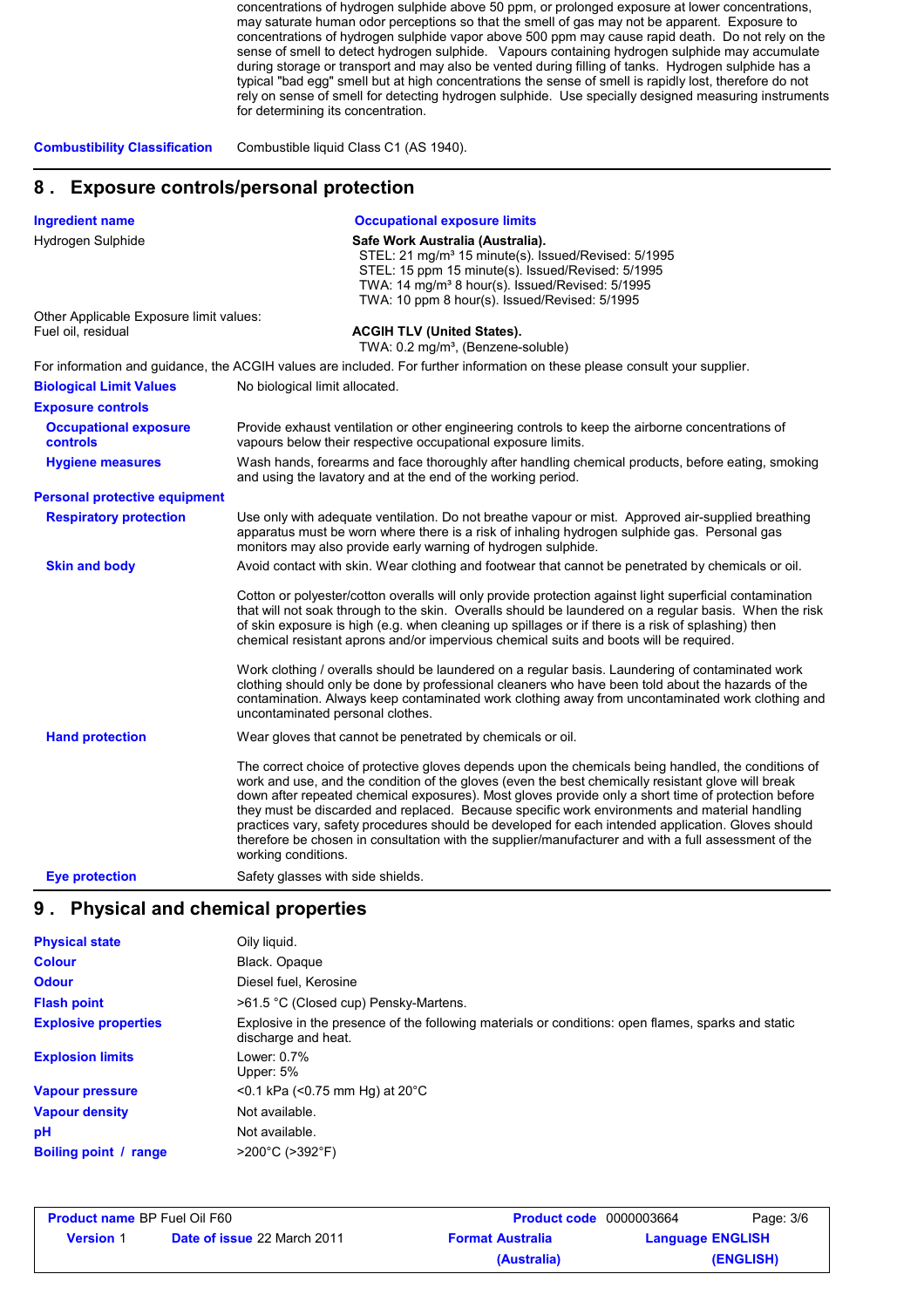| Melting point / range                       | Not available.                                  |
|---------------------------------------------|-------------------------------------------------|
| <b>Relative density/Specific</b><br>gravity | <1                                              |
| <b>Density</b>                              | 940 kg/m <sup>3</sup> (0.94 g/cm <sup>3</sup> ) |
| <b>Solubility</b>                           | Very slightly soluble in water                  |
| <b>Remarks</b>                              | May Contain Sulphur                             |

# **10 . Stability and reactivity**

| <b>Stability</b>                                                                | The product is stable.                                                                                                                       |
|---------------------------------------------------------------------------------|----------------------------------------------------------------------------------------------------------------------------------------------|
| <b>Conditions to avoid</b>                                                      | Avoid extreme temperatures, strong oxidizers, fire.                                                                                          |
| <b>Incompatibility with various</b><br>substances/Hazardous<br><b>Reactions</b> | Reactive or incompatible with the following materials: oxidising materials.                                                                  |
| <b>Hazardous decomposition</b><br>products                                      | Decomposition products may include the following materials:<br>carbon dioxide<br>carbon monoxide<br>sulfur oxides<br>Hydrogen Sulphide (H2S) |

## **11 . Toxicological information**

| <b>Effects and symptoms</b>        |                                                                                                                                                                                                                                                                                                                                                                                                                                                                                                                                                                                                                                                                                                                                                                                                                                                                                                                                                                                                                                                                                                                                                                                                                                                                                                       |
|------------------------------------|-------------------------------------------------------------------------------------------------------------------------------------------------------------------------------------------------------------------------------------------------------------------------------------------------------------------------------------------------------------------------------------------------------------------------------------------------------------------------------------------------------------------------------------------------------------------------------------------------------------------------------------------------------------------------------------------------------------------------------------------------------------------------------------------------------------------------------------------------------------------------------------------------------------------------------------------------------------------------------------------------------------------------------------------------------------------------------------------------------------------------------------------------------------------------------------------------------------------------------------------------------------------------------------------------------|
| <b>Eyes</b>                        | No significant health hazards identified.                                                                                                                                                                                                                                                                                                                                                                                                                                                                                                                                                                                                                                                                                                                                                                                                                                                                                                                                                                                                                                                                                                                                                                                                                                                             |
| <b>Skin</b>                        | Contains material which can cause cancer. Prolonged or repeated contact can defat the skin and lead<br>to irritation, cracking and/or dermatitis.                                                                                                                                                                                                                                                                                                                                                                                                                                                                                                                                                                                                                                                                                                                                                                                                                                                                                                                                                                                                                                                                                                                                                     |
| <b>Inhalation</b>                  | Vapour, mist or fume may irritate the nose, mouth and respiratory tract. This material can contain<br>hydrogen sulphide (H <sub>2</sub> S), a very toxic and extremely flammable gas. Contains material which can<br>cause cancer.                                                                                                                                                                                                                                                                                                                                                                                                                                                                                                                                                                                                                                                                                                                                                                                                                                                                                                                                                                                                                                                                    |
| <b>Ingestion</b>                   | No significant health hazards identified.                                                                                                                                                                                                                                                                                                                                                                                                                                                                                                                                                                                                                                                                                                                                                                                                                                                                                                                                                                                                                                                                                                                                                                                                                                                             |
| <b>Chronic toxicity</b>            |                                                                                                                                                                                                                                                                                                                                                                                                                                                                                                                                                                                                                                                                                                                                                                                                                                                                                                                                                                                                                                                                                                                                                                                                                                                                                                       |
| <b>Other chronic toxicity data</b> | As with all such products containing potentially harmful levels of PCAs, prolonged or repeated skin<br>contact may eventually result in dermatitis or more serious irreversible skin disorders including cancer.                                                                                                                                                                                                                                                                                                                                                                                                                                                                                                                                                                                                                                                                                                                                                                                                                                                                                                                                                                                                                                                                                      |
|                                    | Vapour, mists or fumes may contain polycyclic aromatic hydrocarbons some of which are known to<br>produce skin cancer.                                                                                                                                                                                                                                                                                                                                                                                                                                                                                                                                                                                                                                                                                                                                                                                                                                                                                                                                                                                                                                                                                                                                                                                |
|                                    | May cause damage to organs through prolonged or repeated exposure. Liver., blood                                                                                                                                                                                                                                                                                                                                                                                                                                                                                                                                                                                                                                                                                                                                                                                                                                                                                                                                                                                                                                                                                                                                                                                                                      |
| <b>Carcinogenic effects</b>        | SUSPECT CANCER HAZARD - CONTAINS MATERIAL WHICH MAY CAUSE CANCER.<br>Risk of cancer depends on duration and level of exposure.<br>Classified 2B (Possible for humans.) by IARC: [similar material, Fuel oil, residual]                                                                                                                                                                                                                                                                                                                                                                                                                                                                                                                                                                                                                                                                                                                                                                                                                                                                                                                                                                                                                                                                                |
| <b>Mutagenic effects</b>           | No known significant effects or critical hazards.                                                                                                                                                                                                                                                                                                                                                                                                                                                                                                                                                                                                                                                                                                                                                                                                                                                                                                                                                                                                                                                                                                                                                                                                                                                     |
| <b>Other information</b>           | This material may contain significant quantities of polycyclic aromatic hydrocarbons (PCAs), some of<br>which have been shown by experimental studies to induce skin cancer. May be harmful if absorbed<br>through the skin. Avoid skin contact. As with all such products containing potentially harmful levels of<br>PCAs, prolonged or repeated skin contact may eventually result in dermatitis or more serious<br>irreversible skin disorders including cancer. Regular periodic self inspection of the skin is<br>recommended, especially those areas subject to contamination. In the event of any localised changes<br>in appearance or texture of the skin being noticed, medical advice should be sought without delay.                                                                                                                                                                                                                                                                                                                                                                                                                                                                                                                                                                     |
|                                    | Hydrogen sulphide (H2S) gas may accumulate in storage tanks of bulk transport compartments<br>containing this material. Contact with eyes causes painful conjunctivitis, sensitivity to light, tearing and<br>clouding of vision. Inhalation of low concentrations causes a runny nose with a loss of sense of smell,<br>labored breathing and shortness of breath. Direct contact with skin causes pain and redness. Other<br>symptoms of exposure include profuse salivation, nausea, vomiting, diarrhea, giddiness, headache,<br>dizziness, confusion, rapid breathing, rapid heart rate, sweating, weakness, sudden collapse,<br>unconsciousness and death due to respiratory paralysis.Cardiac neurological effects have also been<br>reported. Prolonged breathing (greater than one hour) of concentrations of H2S around 50 ppm can<br>produce eye and respiratory tract irritation. Levels of 250 to 600 ppm will result in fluid in the lungs,<br>and concentrations around 1,000 ppm will cause unconsciousness and death in a short period of time.<br>Since the sense of smell rapidly becomes insensitive to this toxic, colourless gas, odour cannot be<br>relied upon as an indicator of concentrations of the gas. Always exercise caution when working<br>around closed containers. |

| <b>Product name BP Fuel Oil F60</b> |                                    | <b>Product code</b> 0000003664 | Page: 4/6               |           |
|-------------------------------------|------------------------------------|--------------------------------|-------------------------|-----------|
| <b>Version</b> 1                    | <b>Date of issue 22 March 2011</b> | <b>Format Australia</b>        | <b>Language ENGLISH</b> |           |
|                                     |                                    | (Australia)                    |                         | (ENGLISH) |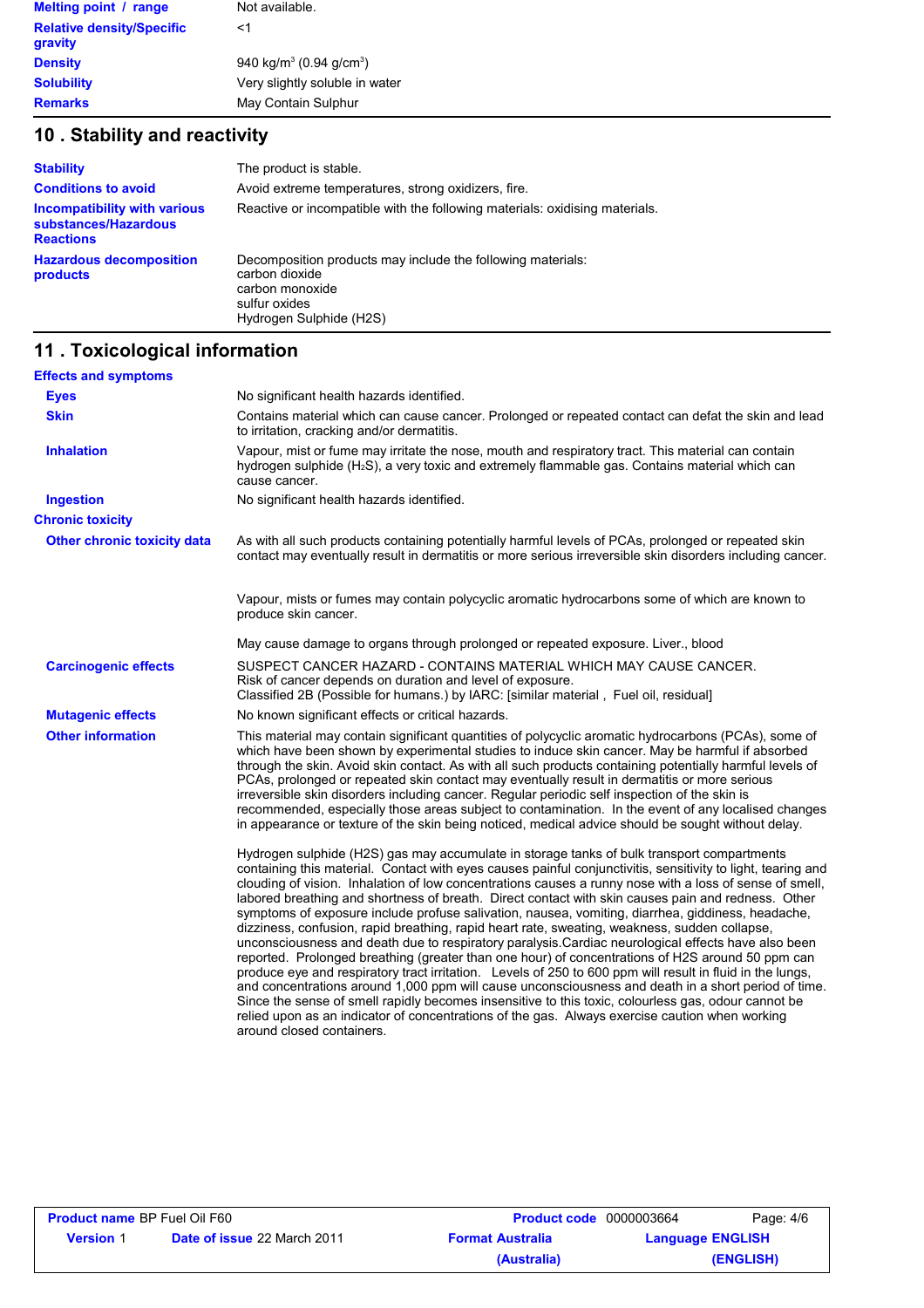#### **Ecological information 12 .**

| <b>Ecotoxicity</b>               | Very toxic to aquatic organisms, may cause long-term adverse effects in the aquatic environment. |
|----------------------------------|--------------------------------------------------------------------------------------------------|
| <b>Biodegradability</b>          |                                                                                                  |
| <b>Persistence/degradability</b> | The biodegradability of this material has not been determined.                                   |
| <b>Bioaccumulative potential</b> | This product is not expected to bioaccumulate through food chains in the environment.            |

#### **13 . Disposal considerations**

| Disposal considerations /<br><b>Waste information</b>             | The generation of waste should be avoided or minimised wherever possible. Empty containers or<br>liners may retain some product residues. This material and its container must be disposed of in a safe<br>way. Significant quantities of waste product residues should not be disposed of via the foul sewer but<br>processed in a suitable effluent treatment plant. Dispose of surplus and non-recyclable products via a<br>licensed waste disposal contractor. Disposal of this product, solutions and any by-products should at<br>all times comply with the requirements of environmental protection and waste disposal legislation and<br>any regional local authority requirements. Avoid dispersal of spilt material and runoff and contact with<br>soil, waterways, drains and sewers. |
|-------------------------------------------------------------------|--------------------------------------------------------------------------------------------------------------------------------------------------------------------------------------------------------------------------------------------------------------------------------------------------------------------------------------------------------------------------------------------------------------------------------------------------------------------------------------------------------------------------------------------------------------------------------------------------------------------------------------------------------------------------------------------------------------------------------------------------------------------------------------------------|
| <b>Special Precautions for</b><br><b>Landfill or Incineration</b> | No additional special precautions identified.                                                                                                                                                                                                                                                                                                                                                                                                                                                                                                                                                                                                                                                                                                                                                    |

## **14 . Transport information**

#### **International transport regulations**

| <b>Regulatory</b><br>information          | <b>UN number</b>  | <b>Proper shipping name</b>      | <b>Class</b> | PG*            | <b>Label</b> | <b>Additional information</b>                               |
|-------------------------------------------|-------------------|----------------------------------|--------------|----------------|--------------|-------------------------------------------------------------|
| <b>ADG</b><br><b>Classification</b>       | Not<br>regulated. |                                  |              |                | -----        | <b>Remarks</b><br>Combustible liquid Class<br>C1 (AS 1940). |
| <b>IMDG</b><br><b>Classification</b>      | <b>UN 1202</b>    | DIESEL FUEL. Marine<br>pollutant | $\mathbf{3}$ | $\mathbf{III}$ | $\bigstar$   | <b>Emergency schedules</b><br><u>(EmS)</u><br>$F-A, S-F$    |
| <b>IATA/ICAO</b><br><b>Classification</b> | <b>UN 1202</b>    | <b>DIESEL FUEL</b>               | 3            | $\mathbf{III}$ | $\bigstar$   |                                                             |

PG\* : Packing group

**Special precautions for user**

No known special precautions required. See Section: "Handling and storage" for additional information.

**Schedule**

# **15 . Regulatory information**

**Standard for the Uniform Scheduling of Drugs and Poisons** Not regulated. **Ingredient name Control of Scheduled Carcinogenic Substances**

No Listed Substance **Other regulations Australia Regulations** Labelling requirements for SUSDP do not apply to a poison that is packed and sold solely for industrial, laboratory or manufacturing use. However, this product is labelled in accordance with NOSHC National Code of Practice for labelling of workplace substances. All components are listed or exempted. All components are listed or exempted. All components are listed or exempted. All components are listed or exempted. All components are listed or exempted. **Australia inventory (AICS) Canada inventory China inventory (IECSC) Japan inventory (ENCS) United States inventory (TSCA 8b) REACH Status** For the REACH status of this product please consult your company contact, as identified in Section 1.

| <b>Product name BP Fuel Oil F60</b> |                                    | <b>Product code</b> 0000003664 | Page: 5/6               |
|-------------------------------------|------------------------------------|--------------------------------|-------------------------|
| <b>Version</b> 1                    | <b>Date of issue 22 March 2011</b> | <b>Format Australia</b>        | <b>Language ENGLISH</b> |
|                                     |                                    | (Australia)                    | (ENGLISH)               |